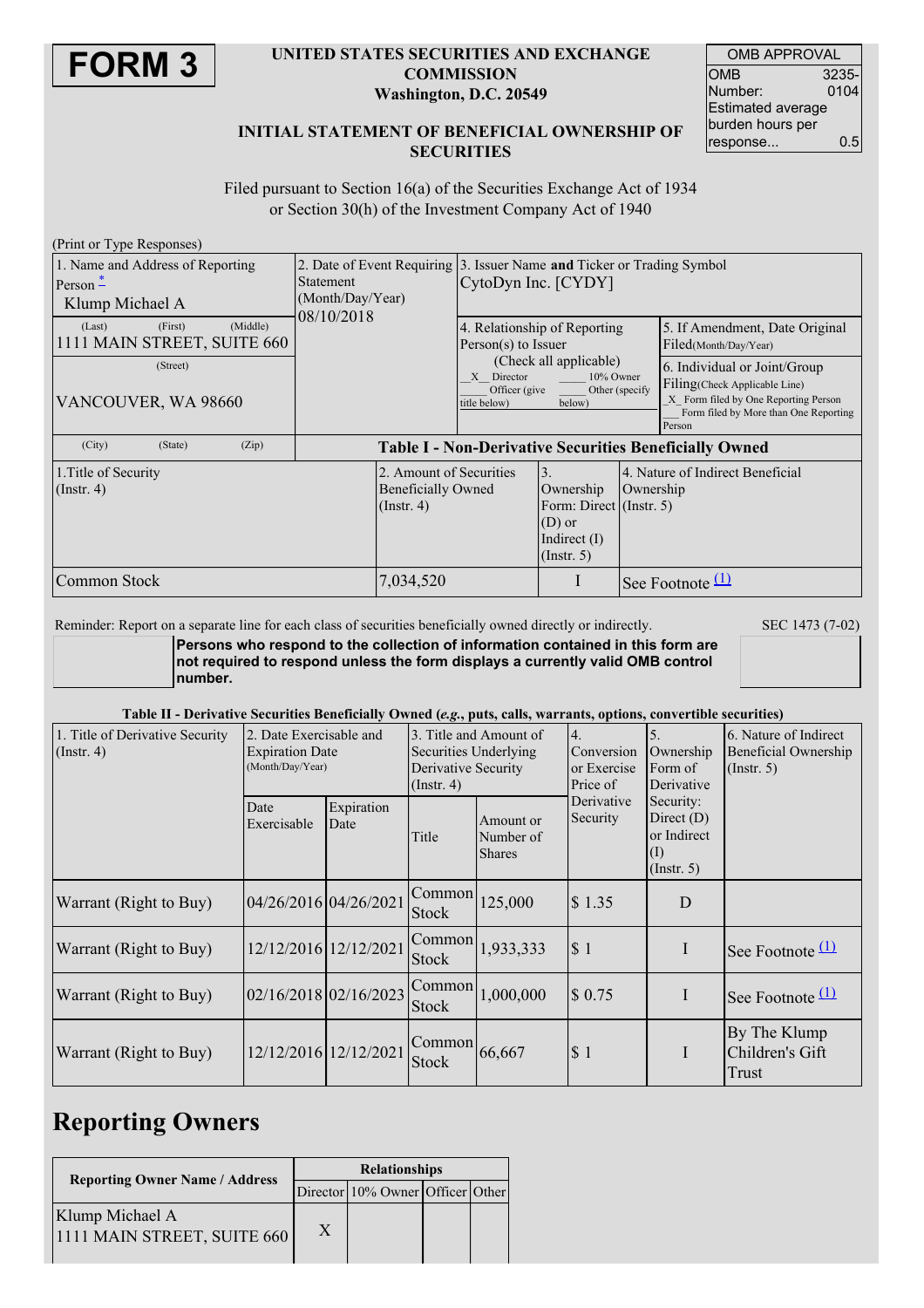| VANCOUVER, WA 98660                            |            |  |
|------------------------------------------------|------------|--|
| <b>Signatures</b>                              |            |  |
|                                                |            |  |
| /s/ Michael D. Mulholland, as attorney-in-fact | 08/14/2018 |  |
| ** Signature of Reporting Person               | Date       |  |

# **Explanation of Responses:**

- **\*** If the form is filed by more than one reporting person, *see* Instruction 5(b)(v).
- **\*\*** Intentional misstatements or omissions of facts constitute Federal Criminal Violations. *See* 18 U.S.C. 1001 and 15 U.S.C. 78ff(a).

**(1)** ("Argonne Trading"). Argonne Capital Group, LLC, a Georgia limited liability company ("Argonne Capital"), is the sole member of The reported securities of CytoDyn Inc. (the "Company") are held by Argonne Trading, LLC, a Georgia limited liability company Argonne Trading. Michael A. Klump is Manager, President and Chief Executive Officer of Argonne Capital. Mr. Klump disclaims beneficial ownership of the securities held by Argonne Trading, except to the extent of his pecuniary interest therein.

### **Remarks:**

Exhibit List: Exhibit 24 - Power of Attorney

Note: File three copies of this Form, one of which must be manually signed. If space is insufficient, *See* Instruction 6 for procedure.

Potential persons who are to respond to the collection of information contained in this form are not required to respond unless the form displays a currently valid OMB number.